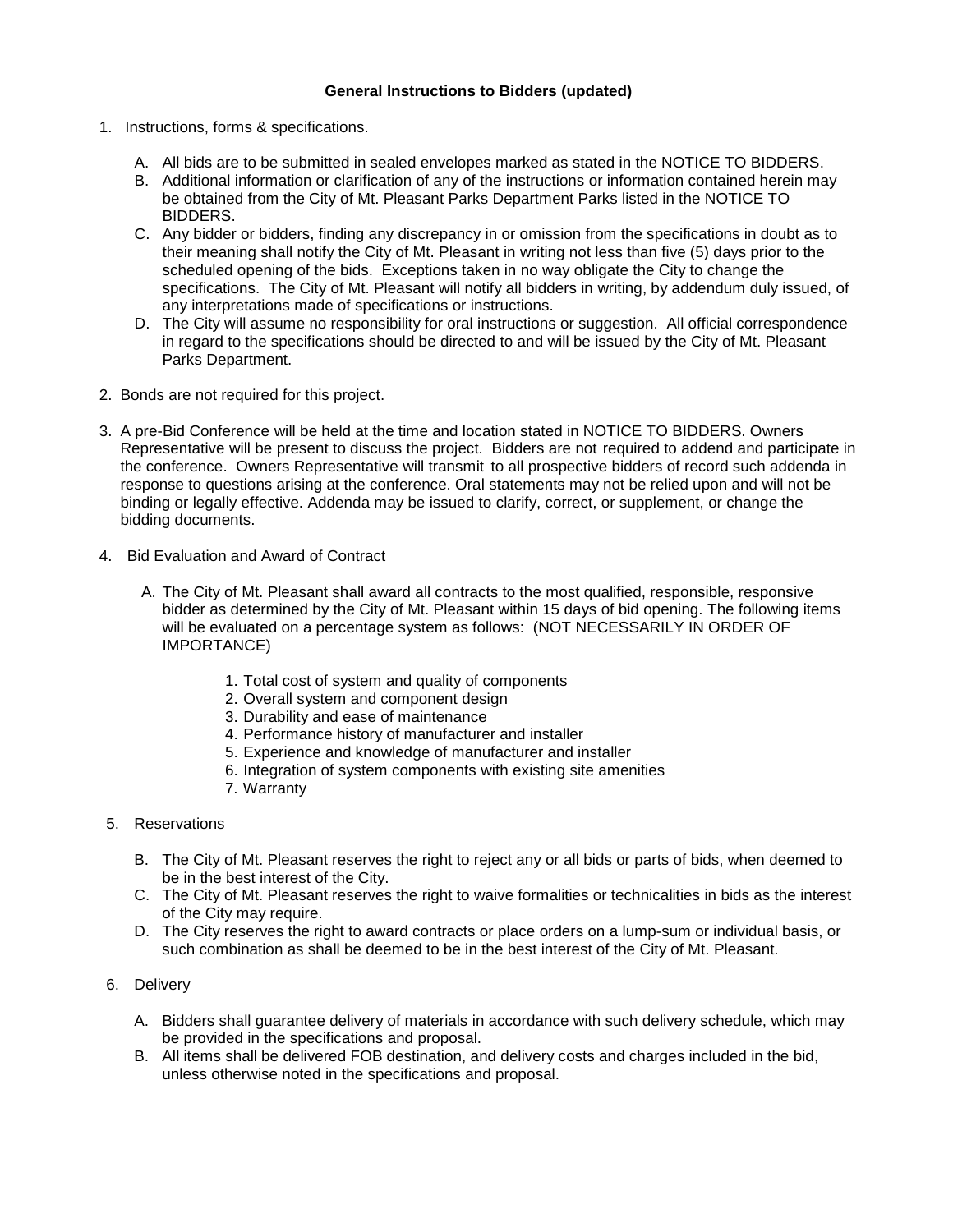- 7. Competition, Literature & Samples
	- A. Proposals may be rejected if they show any omission, irregularities, alteration of forms, additions not called for, conditional or unconditional unresponsive bids, or bids obviously unbalanced.
	- B. The name of any manufacturer, trade name, or manufacturer or vendor catalog number mentioned in the specifications is for designating a standard of quality and type and for no other purpose. Even though a particular brand may be specified or implied, bids will be considered on all brands or on the product of other manufacturers. On all such bids, the bidder shall indicate clearly the product on which (s)he is bidder, and shall supply:
		- 1.Samples, Drawings, Parts listings, Catalogs and Specifications with the bid. Failure to submit the above information may be sufficient grounds for rejection of the bid.
	- C. No bidder shall be allowed to submit more than one price for an item. Bidder must determine what to offer. If more than one price is submitted for any item, the City may reject that item unless an alternate is requested.
	- D. Samples must be delivered and marked the same as the bid. Failure of the bidder to either deliver required samples, drawings, parts listings, catalogs or catalog cuts and specifications and descriptive literature, or to clearly identify such as indicated, may be grounds for rejection of the bid. The City of Mt. Pleasant reserves the right to retain or destroy for testing all materials submitted for the bid. Any materials not destroyed will be available for return when and if the City deems such. If notified of items available for return, bidder shall remove items within 30 days of notification or City will not be responsible for disposition.
- 8. Deviations from specifications
	- A. In addition to the above requirements, all deviations from the specifications must be noted in detail by the bidder with submission of the bid. The absence of a written list of specification deviations at the time of submittal of the bid, will hold the bidders strictly accountable to the City of Mt. Pleasant for furnishing material, equipment or services in full accordance with the specifications as written, and will be grounds for rejection upon delivery of any item(s) not fully meeting specifications.
- 9. Inspection
	- A. All materials, supplies, and/or services delivered or performed for the City of Mt. Pleasant, shall be subject to final inspection by the City of Mt. Pleasant and tests by the testing facilities of the City of Mt. Pleasant and/or independent testing laboratories as may be designated by the City. If the result of one or more such tests indicates that any part of the materials or supplies are deficient in any respect, the City of Mt. Pleasant at their absolute discretion, may reject all or any part of the materials or supplies to be provided under this contract. Variances in materials, supplies and/or services may be waived upon approval by the City of Mt. Pleasant in their absolute discretion.
- 10. Disputes
	- A. In cases of disputes as to whether or not an item or service quoted or delivered meet specifications, the decision of the City of Mt. Pleasant or authorized representatives shall be final and binding on both parties. The City may request the recommendation in writing of the head of the City agency using the item or materials or other objective sources.
- 11. Equal Opportunity
	- A. It is the policy of the City of Mt. Pleasant to assure all persons Equal Employment Opportunity, and that they have the maximum opportunity to participate in the performance of all City contracts for supplies and services.
	- B. Every contractor or vendor doing business with the City must agree not to discriminate in any manner against any employee or applicant for employment because of race, age, creed, color, national origin or sex, and shall be obligated to include a similar requirement in any and all subcontracts. They must further agree to comply with all applicable Federal, State, and local laws and executive orders and regulations relating to Equal Employment Opportunity.
	- C. All interested persons may participate. Persons with disabilities needing assistance to participate may call the City of Mt. Pleasant Human Resources Office at (989)779-5314. Persons with hearing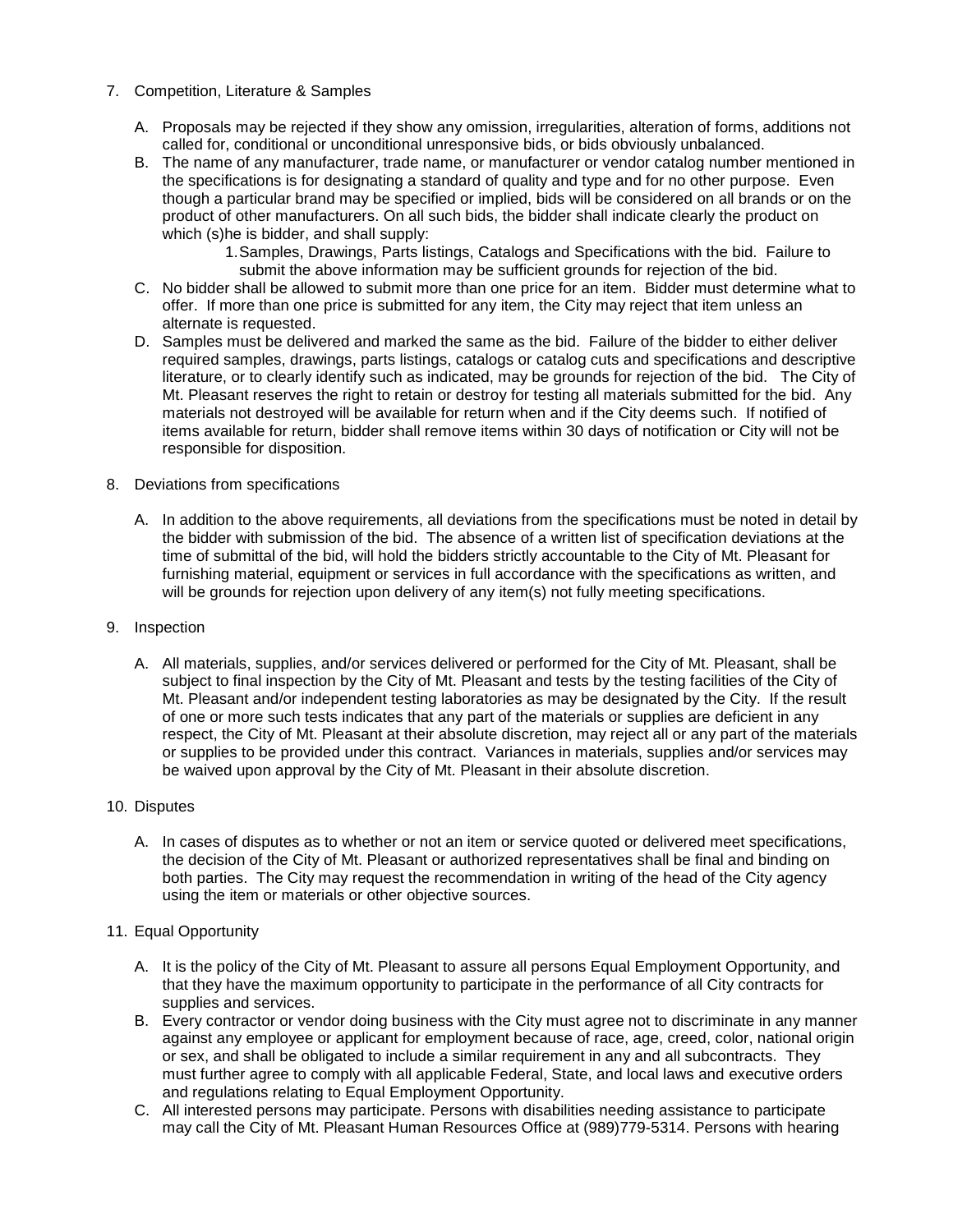impairments may call the Michigan Relay System. A 48-hour advance notice is necessary for accommodation.

# 12. Indemnity

A. If contract is awarded, the successful bidder will be required to indemnify, defend and hold the City harmless from and against all claims, loss, liability, cost and expenses including attorney's fees, howsoever arising or incurred, alleging damage to property or injury to, or death of any person arising out of or attributable to the bidder's performance of the contract awarded.

## 13. Insurance

- A. Unless otherwise required by special conditions of this invitation to bid, if a contract is awarded, the bidder will be required to purchase and maintain during the life of the contract, COMMERCIAL GENERAL LIABILITY INSURANCE, COMPREHENSIVE AUTOMOBILE LIABILITY INSURANCE AND WORKERS'COMPESATION INSURANCE with limit of not less than those set forth below:
- B. Commercial General Liability Insurance: At least \$2,000,000 combined single limit coverage on an occurrence basis covering all premises and operations and including Personal Injury, Independent Contractor, Contractual Liability and where applicable to the project as determined by the City, Products and Completed Operations. The general aggregate limit is to apply per project.
- C. On all liability insurance policies, the City of Mt. Pleasant, its employees and officers shall be named as additional insured, and insurance certificates furnished to the City shall indicate such coverage.
- D. Workers Compensation Insurance: Statutory benefits as required by Michigan law.
- E. The bidder shall provide the City with a Certificate of Insurance evidencing the coverages required above. Such certificates shall provide that the City be given at least thirty (30) days prior written notice of any cancellation of, intention to not renew or material change in such coverage. Bidder must provide Certificates of Insurance before commencing work.

## 14. Permits, Licenses, fees

- A. The successful contractor shall be responsible for obtaining and paying all licenses, permits and associated fees necessary to complete the work. The cost of these licenses, permits, tap, meter and associated fees will be paid by the contractor and shall be included as part of the overall project cost.
	- 1. Exception: The required DEQ Flood Plain Permit for this project will be the responsibility of the City and has already been obtained.
- 15. Property Damage
	- A. Contractor shall be responsible for any damage caused by him or his sub-contractor. Any damage to property shall be promptly repaired at contractor's expense. After sufficient notification and if the contractor fails to make repair, the City will have repairs made and charged to the contractor.
- 16. Guarantee and Warranty
	- A. The contractor warrants all material and workmanship furnished by him to be the highest quality, complying with the specifications and free from all defects whatsoever in workmanship and materials. Upon completion, the contractor shall provide a limited warranty on materials and workmanship. In the event of defects covered by the warranty, the contractor shall promptly rectify the problem to the satisfaction of the City.
- 17. Contract times (updated)
	- A. The City is interested in the project completion within the 2015 construction season. Bidders will submit a proposed project schedule for completion of work. The City will evaluate the completion schedule as part of the bid package and final schedule will be agreed upon by City and successful bidder and will include provisions for liquidated damages as outlined in item 18.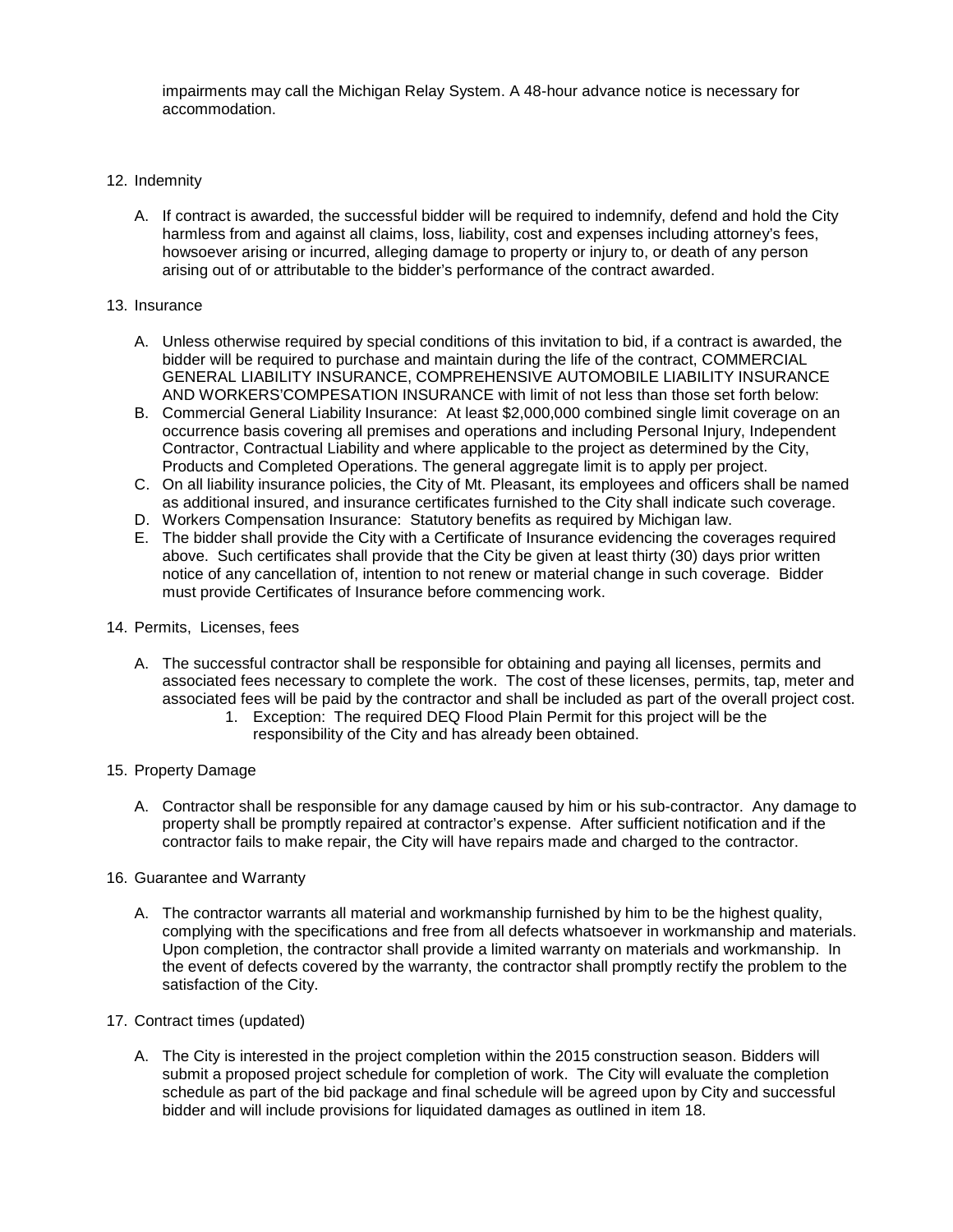# 18. Liquidated Damages

- A. Contractor and Owner recognize that time is of the essence as and that Owner will suffer financial and other losses if the Work is not completed and Milestones not achieved plus any extensions thereof allowed in accordance with the Contract. The parties also recognize the delays, expense, and difficulties involved in proving in a legal or arbitration proceeding the actual loss suffered by the owner if work is not completed on time. Accordingly, instead of requiring any such proof, Owner and Contractor agree that as liquidated damages for delay (but not as penalty):
	- 1. Substantial Completion: contractor shall pay Owner \$500 for each day that expires after the time (as duly adjusted pursuant to the contract) as specified above for substantial completion until work is substantially complete
	- 2. Completion of remaining work: After substantial Completion, if contractor shall neglect, refuse, or fail to complete the remaining work within the contract time Contractor shall pay owner \$500 for each day that expires after such time until the work is completed and ready for final payment.
	- 3. Liquidated damages for failing to timely attain substantial completion and final completion are not additive and will not be imposed concurrently.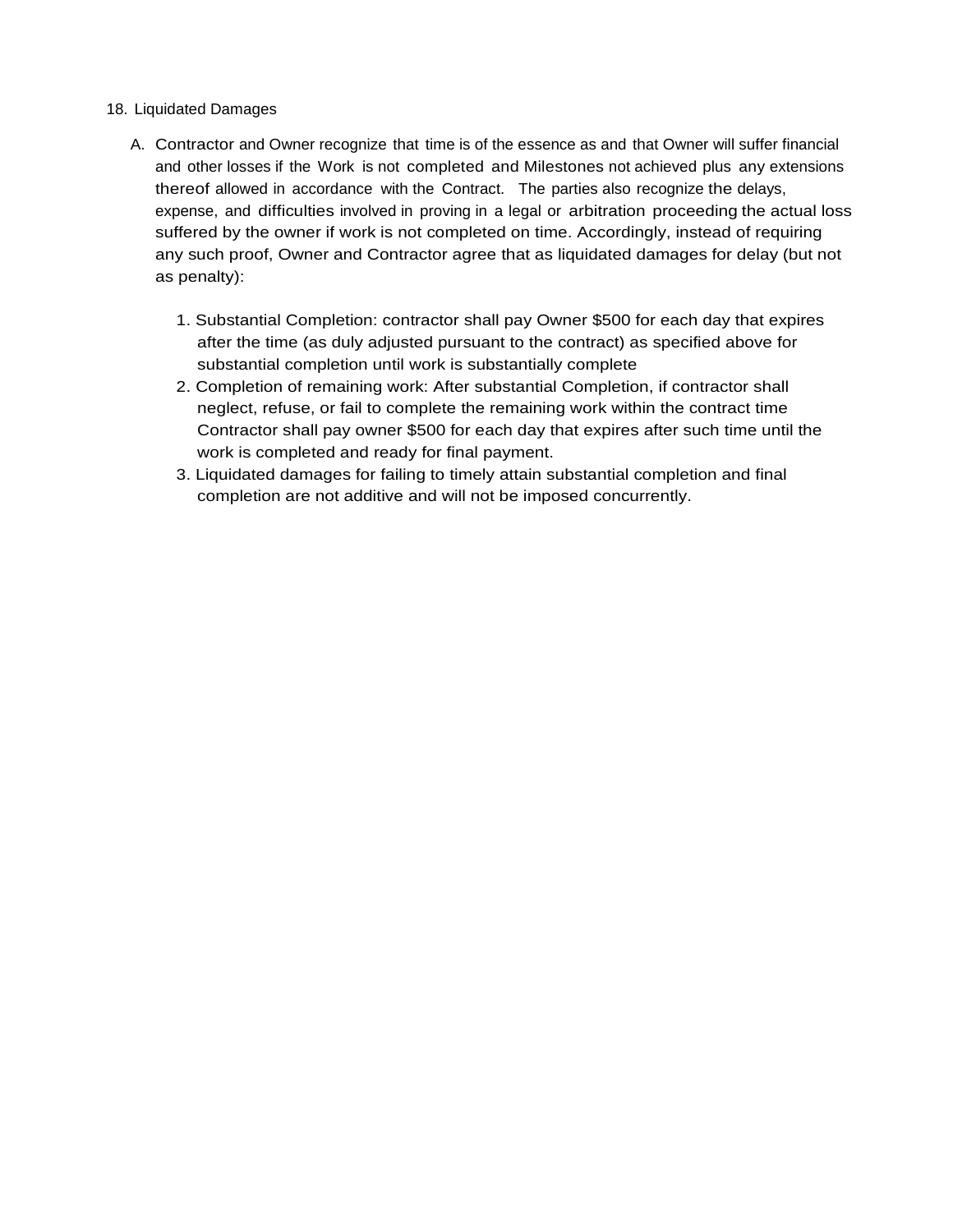#### BID FORM

## Island Park Pre-Manufactured Shelter Project City of Mt. Pleasant

#### BID RECIPIENT

This Bid is submitted to:

City of Mt. Pleasant 320 W. Broadway Street Mt. Pleasant, Ml 48858

The undersigned Bidder proposes and agrees, if this Bid is accepted, to enter into an Agreement with Owner in the form included in the Bidding Documents to perform all Work as specified or indicated in the Bidding Documents for the prices and within the times indicated in this Bid and in accordance with the other terms and conditions of the Bidding Documents.

#### BIDDER'S ACKNOWLEDGEMENTS

Bidder accepts all of the terms and conditions of the Instructions to Bidders. This Bid will remain subject to acceptance for 60 days after the Bid opening, or for such longer period of time that Bidder may agree to in writing upon request of Owner.

#### BIDDER'S REPRESENTATIONS

In submitting this Bid, Bidder represents that:

A. Bidder has examined and carefully studied the Bidding Documents, and any data and reference items identified in the Bidding Documents, and hereby acknowledges receipt of the following Addenda:

| Addendum No. | Addendum, Date |  |
|--------------|----------------|--|
|              |                |  |
|              |                |  |
|              |                |  |
|              |                |  |
|              |                |  |

- B. Bidder has visited the Site, conducted a thorough, alert visual examination of the Site and adjacent areas, and become familiar with and satisfied itself as to the general, locate and Site conditions that may affect cost, progress, and performance of the Work.
- C. Bidder is familiar with and has satisfied itself as to all Laws and Regulations that may affect cost, progress, and performance of the Work.
- D. Bidder has carefully studied all: (1) reports of explorations and tests of subsurface conditions at or adjacent to the Site and all drawings of physical conditions relating to existing surface or subsurface structures at the Site that have been identified in the Supplementary Conditions, if any, especially with respect to Technical Data in such reports and drawings, and (2) reports and drawings relating to Hazardous Environmental Conditions,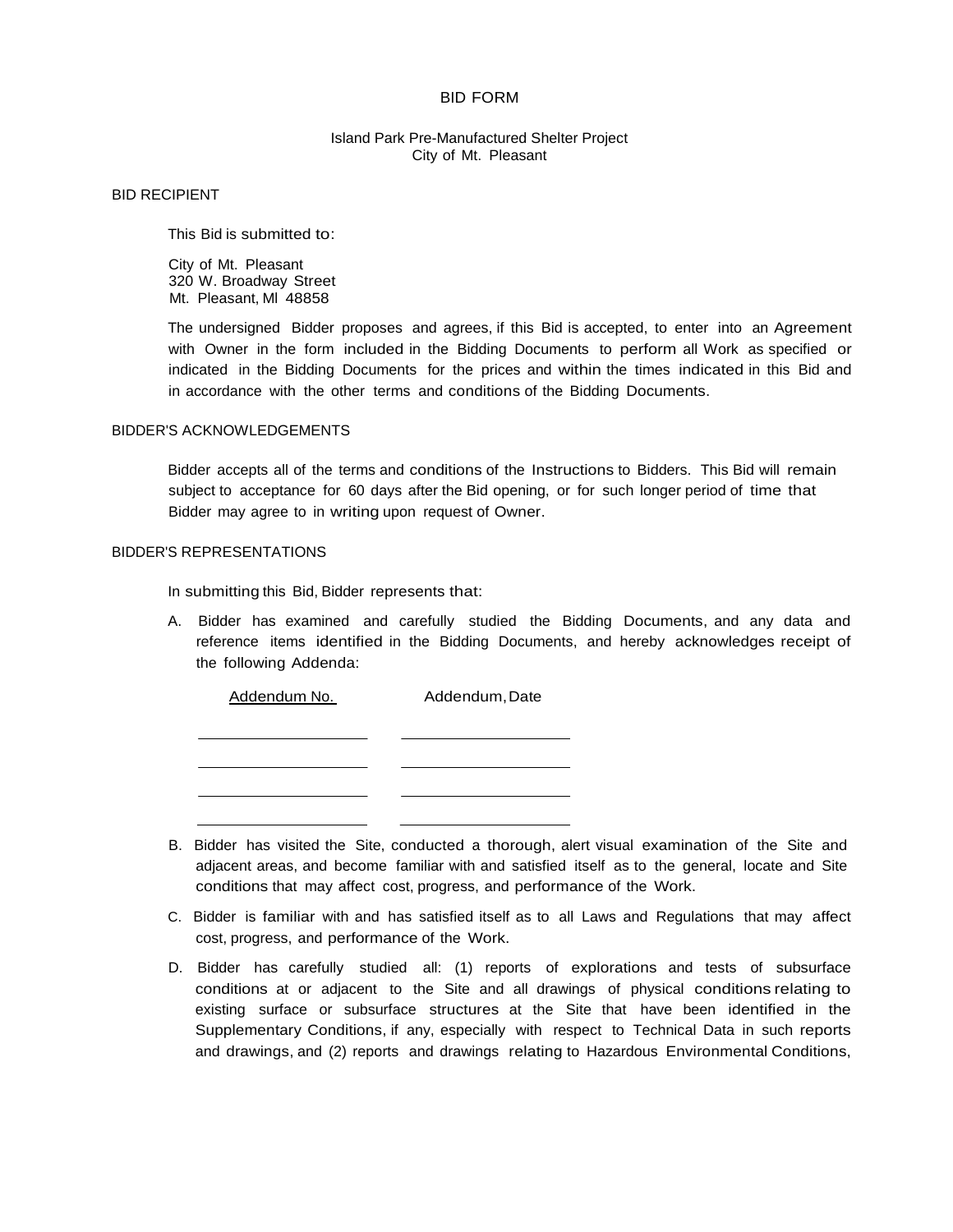if any, at or adjacent to the Site that have been identified in the Supplementary Conditions, especially with respect to Technical Data in such reports and drawings.

- E. Bidder has considered the information known to Bidder itself; information commonly known to contractors doing business in the locality of the Site; information and observations obtained from visits to the Site; the Bidding Documents; and any Site-related reports and drawings identified in the Bidding Documents, with respect to the effect of such information,observations,and documents on (1) the cost, progress, and performance of the Work; (2) the means, methods, techniques, sequences, and procedures of construction to be employed by Bidder; and (3) Bidder's safety precautions and programs.
- F. Bidder agrees, based on the information and observations referred to in the preceding paragraph, that no further examinations, investigations, explorations, tests, studies, or data are necessary for the determination of this Bid for performance of the Work at the price bid and within the times required, and in accordance with the other terms and conditions of the Bidding Documents.
- G. Bidder is aware of the general nature of work to be performed by Owner and others at the Site that relates to the Work as indicated in the Bidding Documents.
- H. Bidder has given Owner written notice of all conflicts,errors, ambiguities, or discrepancies that Bidder has discovered in the Bidding Documents, and confirms that the written resolution thereof by Engineer is acceptable to Bidder.
- I. The Bidding Documents are generally sufficient to indicate and convey understanding of all terms and conditions for the performance and furnishing of the Work.
- J. The submission of this Bid constitutes an incontrovertible representation by Bidder that Bidder has complied with every requirement of the bidding document, and that without exception the Bid and all prices in the Bid are premised upon performing and furnishing the Work required by the Bidding Documents.

### BIDDER'S CERTIFICATION

Bidder certifies that:

- A. This Bid is genuine and not made in the interest of or on behalf of any undisclosed individual or entity and is not submitted in conformity with any collusive agreement or rules of any group, association, organization,or corporation;
- B. Bidder has not directly or indirectly induced or solicited any other Bidder to submit a false or sham Bid;
- C. Bidder has not solicited or induced any individual or entity to refrain from bidding; and
- D. Bidder has not engaged in corrupt, fraudulent, collusive, or coercive practices in competing for the Contract.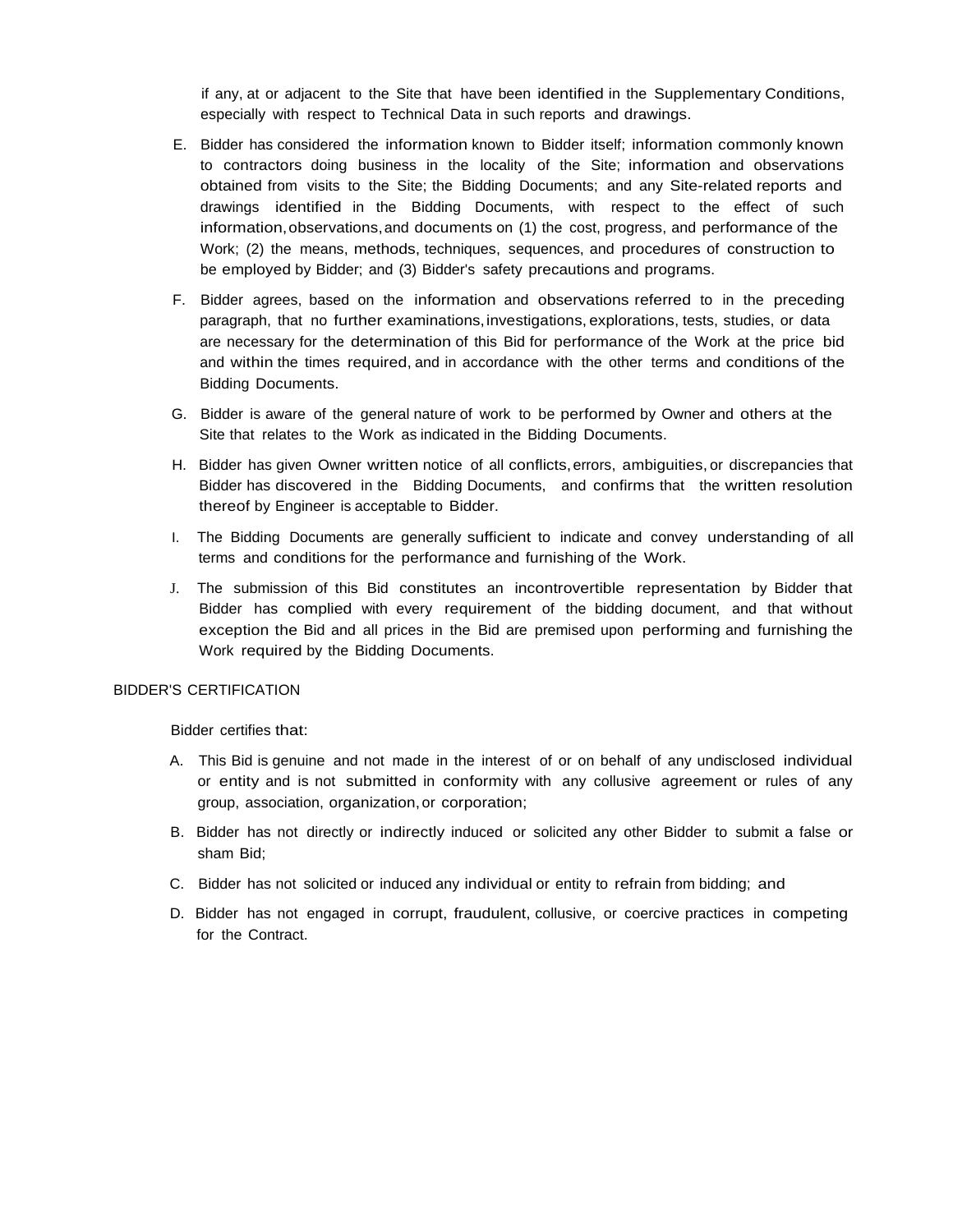# BASIS OF BID

Bidder will complete the Work in accordance with the Contract Documents for the following price(s):

| Lump Sum Bid Price to furnish & install (4) Four 16'x16' square<br>shelters complete per specifications | \$ |
|---------------------------------------------------------------------------------------------------------|----|
| Alternate #1 Substitute round posts in place of square standard                                         |    |
|                                                                                                         |    |

# Total of All lump Sums  $\qquad \qquad \qquad$   $\qquad \qquad$   $\qquad \qquad$

## TIME OF COMPLETION

Bidder agrees that the Work will be substantially complete and will be completed and ready for final payment in accordance with on or before the dates or within the number of calendar days indicated in the Agreement.

Bidder accepts the provisions of the Agreement as to liquidate damages to.